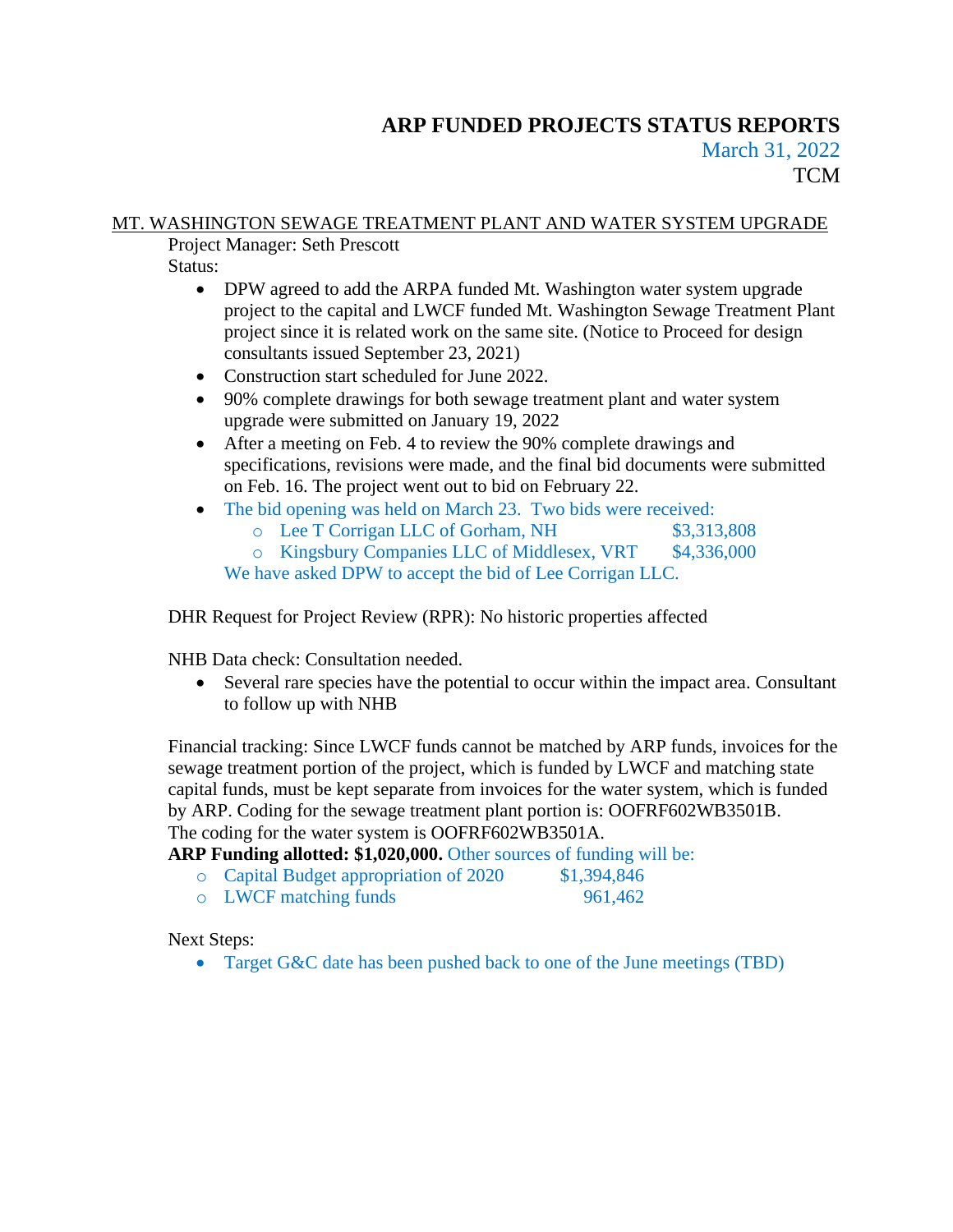### MT. WASHINGTON SHERMAN ADAMS BUILDING IMPROVEMENTS

#### Project Manager: Tom Mansfield

Status: Decision was made to delay the start of this project until 2022 so as to avoid conflicts with the implementation of the sewage treatment and water systems upgrade project.

G&C target meeting: January 2023

DHR RPR: No historic properties affected

NHB data check: additional information requested

Financial tracking: Coding: OOFRF602PH3501B **ARP funding allotted: \$1,475,000**

Next Steps: In house production of bid documents in 2022.

• Submit a Project Work Request form to DPW. Since the project cost will be over \$500,000, DPW must administer the project.

### CANNON MT. STATION SEWAGE PIPELINE

Project Manager: Seth Prescott and Ed Mussey

Status: This project needs an engineering design consultant to move forward

- Underwood Engineers Inc (through DPW) did feasibility studies in 2018
- DPW has negotiated a contract with Underwood Engineers for design of the sewage pipeline in the amount of \$183,200. A Notice to Proceed was issued on March 15.

G&C target meeting May 2023

DHR RPR: No historic properties affected

NHB Data check: Potential Impact. Needs precise site plan of the route of the proposed pipeline.

Financial Tracking: OOFRF602WB3501C

**ARP funding allotted: \$1,200,000. Current cost estimates are in the \$3 million range. ARP funding for other projects may have to be diverted to cover this project.**

DPW: Work Request Form submitted August 2. Roger Dionne assigned as Project administrator.

Next Seps:

- Design kick-off meeting with DNCR and Underwood Engineers was scheduled for March 15, 2022. Need to re-schedule this meeting.
- Survey and boring work April May 2022
- Preliminary concept meeting June 15, 2022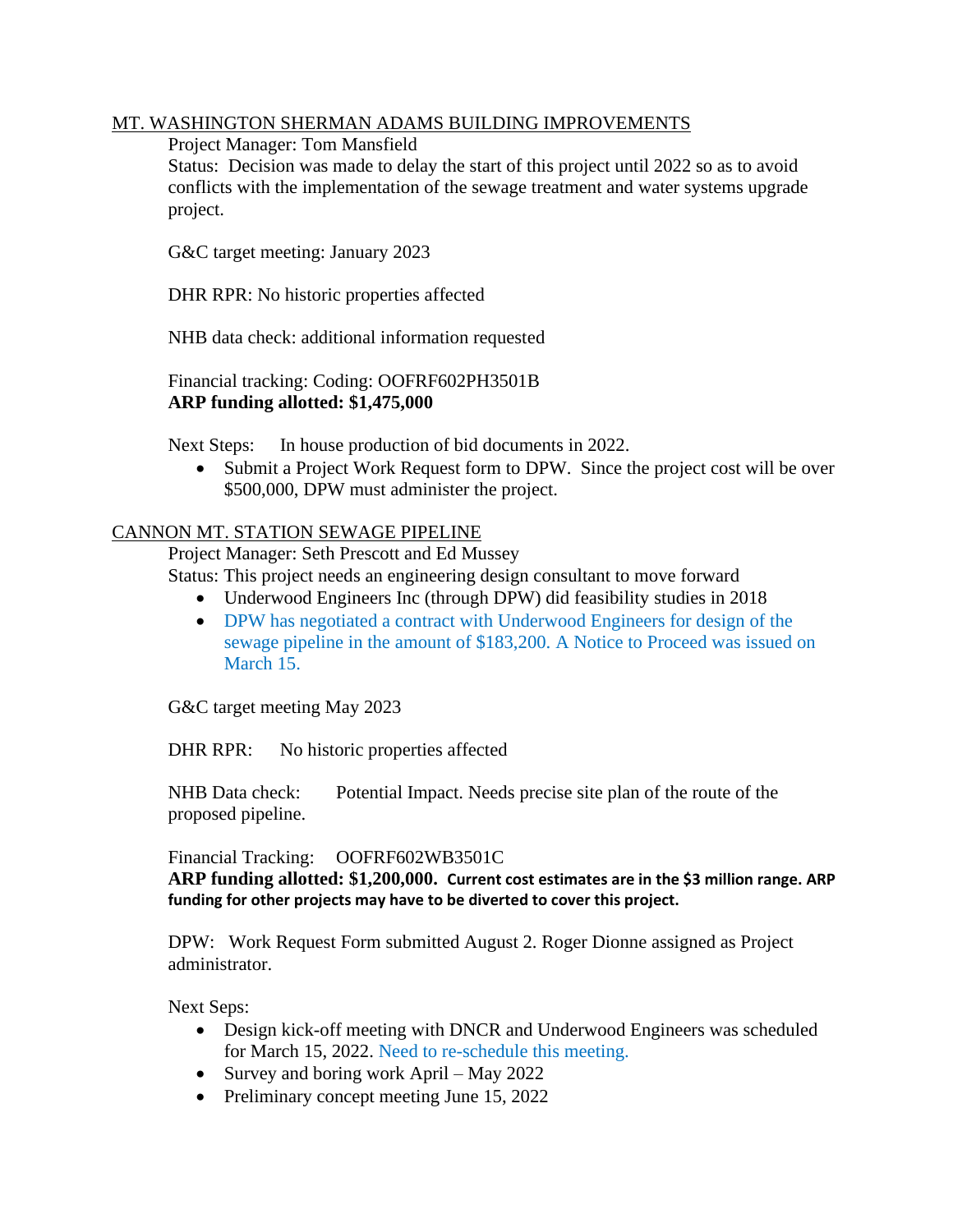- Draft 30% design technical memo July 15, 2022
- Final 30% design technical memo August 1, 2022
- 90% bid documents complete October 15, 2022
- DNCR and NHDES design review period Oct 15 Nov. 15, 2022
- 100 % bid documents complete December 1, 2022
- Bidding period December January 2023

### PARK UTILITY UPGRADES

Project Manager: Ed Mussey

Status:

- A meeting was held on Feb. 19 with DPW and potential consultants HEB Engineers and Lee Carroll Electrical Engineering to introduce them to the projects in preparation for their making fee proposals.
- Site visit to Jericho with consultants for campgrounds expansion project on Dec.2 included consideration of location of RV dump station at Jericho. Location of dump station will be contingent on plans for expanding the campground at Jericho. Planning for Jericho expansion will be on going throughout the winter.

G&C target meeting: January 2023

#### DHR RPR:

- Greenfield: archaeologically sensitive. Needs phase 1 A survey
- Ellacoya: No historic properties affected
- Jericho: No historic properties affected

NHB Data check: No known records at the three sites

Financial Tracking:

|           | $\bullet$ Greenfield: | OOFRF602WB3501D | \$270,000 |
|-----------|-----------------------|-----------------|-----------|
|           | $\bullet$ Ellacoya:   | OOFRF602WB3501G | \$475,000 |
| $\bullet$ | Jericho:              | OOFRF602WB3501E | \$85,000  |

DPW: Scott Carri assigned to be DPW contract administrator. Project kick-off meeting held on October 25

Next steps:

- Issue RFB for a Phase 1A survey at Greenfield once the underground water piping has been laid out.
- Schematic design for additional RV campsites at Ellacoya RV park
- DNCR is responding to requests for information from HEB and Lee Carroll about Greenfield electrical and water utilities and about the Ellacoya RV Park.
- HEB and Lee Carroll will provide fee proposals for designing the projects. Our target date for receiving the proposals is March 18, dependent on snowmelt allowing good access to the sites prior to that date.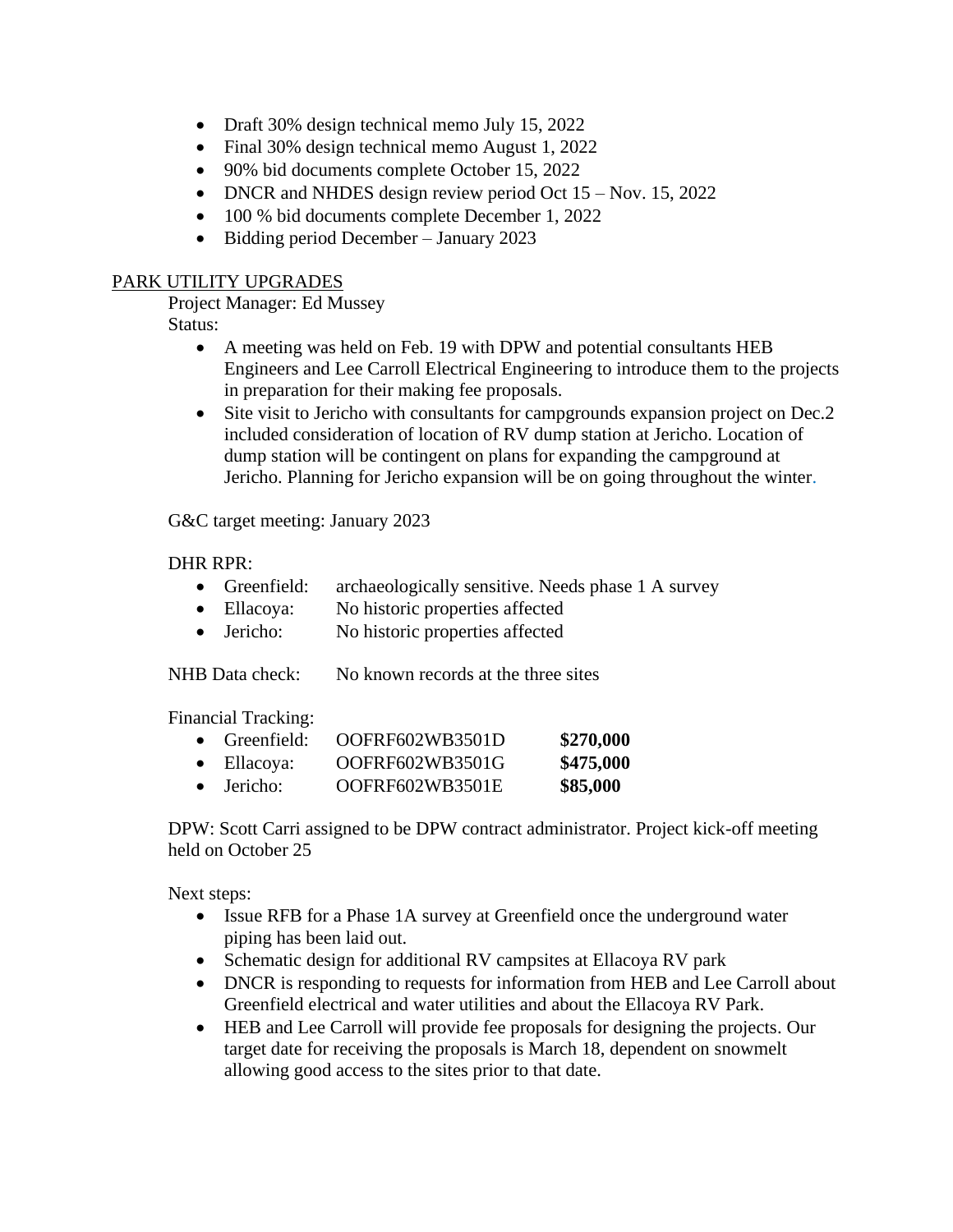#### FIRE TOWER REPAIRS

Project Manager: Patrick Hackley

Status:

- Contract signed with Public Archaeology Lab (PAL) for Individual Inventory Forms for 15 tower sites and one Historic Property Management Plan for all sites. Contract amount is \$39,765. Contract approved by G&C on January 12, 2022. Kick-off meeting was held on January 27.
- Proposal from Alba Architects for design services for both tower cab replacements and warden's cabins renovation was accepted on January 4. The amount of the contract is \$95,650. Notice to Proceed was issued by DPW on Jan.7, 2022.
- Schedule calls for construction of cab replacements and cabin restorations to begin in 2023.

G&C Target Meeting: February 2023

DHR RPR: Need a phase 1 A survey of all the fire tower sites. PAL will complete Individual Inventory Forms and Historic Property Management Plan by November 30, 2022.

NHB Data check:

- No known records at Pitcher, Federal Hill, Green Mountain and Milan.
- Reviewed with no impacts expected: Belknap.
- Rare species have the potential to occur: Cardigan and Mt. Prospect.

#### Financial tracking: OOFRF602PH3501O **ARP funding allotted: \$2,373,000**

DPW: Caitlyn Stubbs assigned to be DPW project administrator. Kick off meeting with DPW-assigned design consultant, Alba Architects, held on October 27.

#### Next Steps:

• Alba Architects will visit 7 sites to survey and assess watchman's cabins: Belknap, Cardigan, Federal Hill, Green Mountain, Magalloway, Milan, and Prospect Mountain. Site visits will begin in the spring of 2022.

#### COLEMAN LODGES MAIN BUILDING RENOVATION

Project Manager: Scott Coruth Status:

- Project kick-off meeting with DPW and design consultant, Alba Architects, was held on November 2
- Alba Architects fee proposal of \$88,291 has been accepted through DPW
- Alba Architects visited Coleman Estates to inspect and document the Main Building on January 12.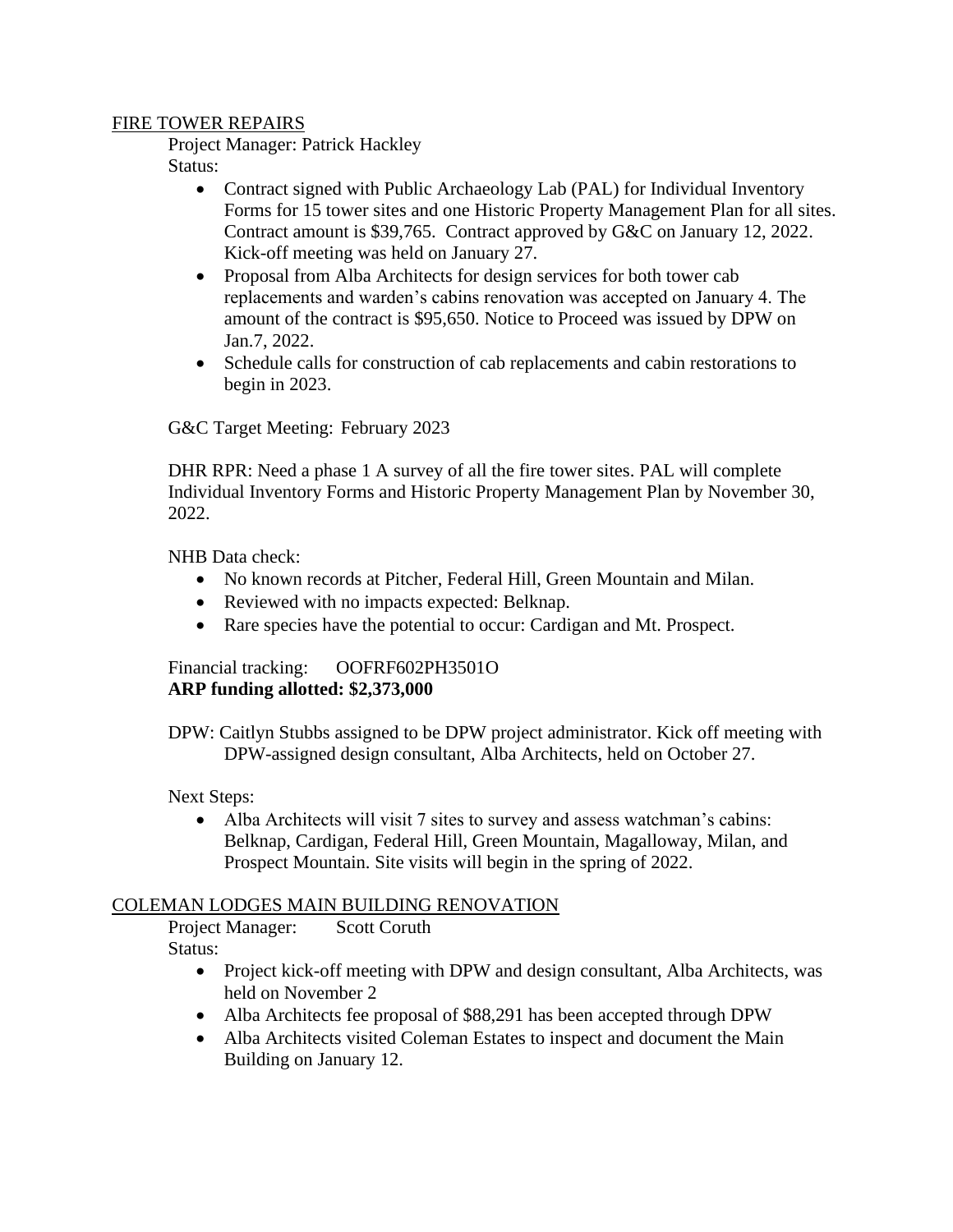- DHR has advised that a Phase IA survey will be required to assess whether archaeological resources will be affected by proposed excavation for the water tank and generator building slab.
- G&C Target date: Postponed until fall of 2022 depending on results of the archaeological survey and LWCF review.
- DHR RPR: Submitted July 30, 2021. No historic properties affected but a Phase 1A investigation may be necessary once the generator location is determined.

NHB Data check: No impact

### Financial Tracking: OOFRF602PH3501M **ARP funding allotted: \$800,000**

DPW

- DPW has assigned James Hagget as project administrator
- DPW assigned design consultant, Alba Architects, to the project on October 27.

Next Steps:

- Issue a Request for Proposals to undertake the Phase 1A investigation of the site
- Submit plans showing change to building footprint to LWCF for review.

#### FORT STARK GENERAL IMPROVEMENTS

Project Manager: Andrew Cushing

Status:

- Design concept for parking lot has been done and one option for new toilet building is drawn up at conceptual design level
- Andrew Cushing met with Newcastle selectmen on Aug. 16 to introduce the project and receive public comment.
- DHR has expressed concern about the proposed demolition of the HECP building
- Site meeting with VHB Engineers on October 15 to consider feasibility of installing a new septic system
- We have accepted a proposal from VHB Engineers in the amount of \$10,770 for a septic system feasibility study and schematic design for improved parking and vehicular access to the site. The date on the proposal is November 15, 2021.
- Test pits for septic system design were dug on Jan. 27
- A meeting with VHB Engineers was held on Feb. 15 to understand the implications of the test pit results. Two sites are feasible for construction of a leaching field: 1) on the south side of Battery Kirk and 2) in the proposed new parking area. Consensus of the meeting was to locate the leach field in parking lot traffic island and construct toilet rooms in the existing OMS building at the south end.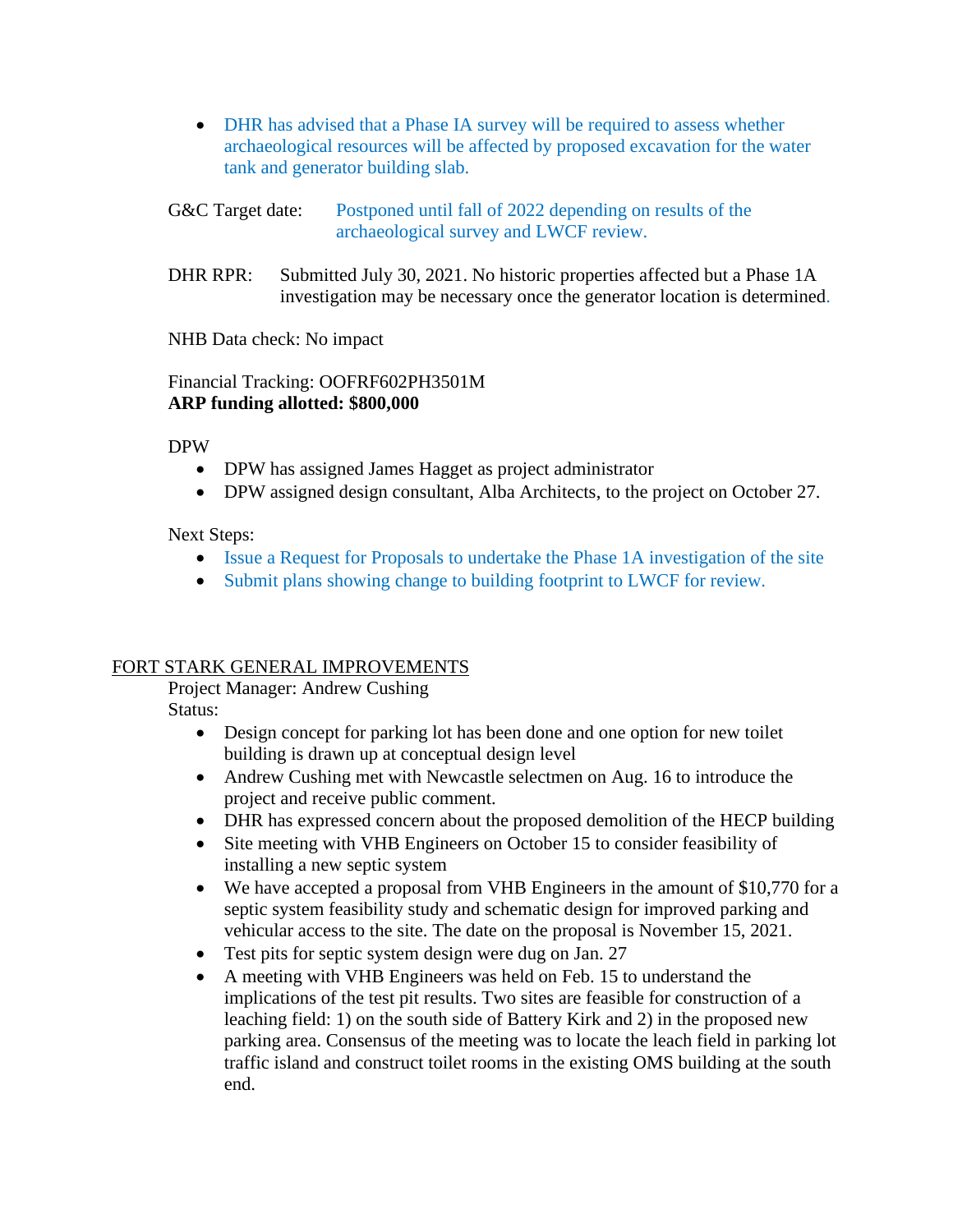• VHB has submitted an Amendment No. 1 to their original feasibility study proposal for design and permitting of site work including the septic system, and the parking lot and entrance road improvements. Received on March 28.

G&C Target Meeting: (For septic system and parking lot improvements) October 2022.

DHR RPR Not submitted yet. DHR has no concerns with the proposed location of the septic system.

NHB Data check: Potential impacts. Additional consultation is needed.

# Financial Tracking: OOFRF602PH3501D **ARP funding allotted: \$615,000**

DPW

- Roger Dionne assigned as DPW project Administrator
- VHB Engineers assigned by DPW for septic system feasibility and design

Next steps:

- In-house crew to replace roofing and exterior trim on the Oil Storage Building. (This work is now scheduled for April)
- DNCR will develop the architectural design for toilet rooms in the OMS building
- Reach agreement with VHB on their proposal amendment No. 1 for site design including permitting, septic system and improvements to the parking area and access driveway.

# ROOFING AND REPAIRS

Project Manager: Ed Mussey

Status:

- A menu of 22 potential Roofing and Repair projects has been prepared and reviewed by the Project Oversight Panel.
- Cannon Mountain Station Roof Replacement will be done under this category. Bid opening was held on Nov. 18. The low bidder is Solid Roots Construction with a price of \$349,900. The contract was approved by G&C on Feb. 16, 2022. Construction is scheduled.to start in May of 2022 and be complete in August of 2022.
- State Forest Nursery irrigation system upgrade will move forward under this category. A Request for Proposals (RFP) from irrigation system contractors was issued on December 10. Proposals were due on Jan. 25, but no proposals were received.
- A Request for Bids for the pump house slab was issued and received two bids. The low bid was \$11,100 from Covered Bridge Outdoor Construction Corp.
- Construction of the irrigation system project is scheduled to start in September of 2022. The new pump house for the irrigation system will be constructed with own forces (DD&M crew) in July and August of 2022.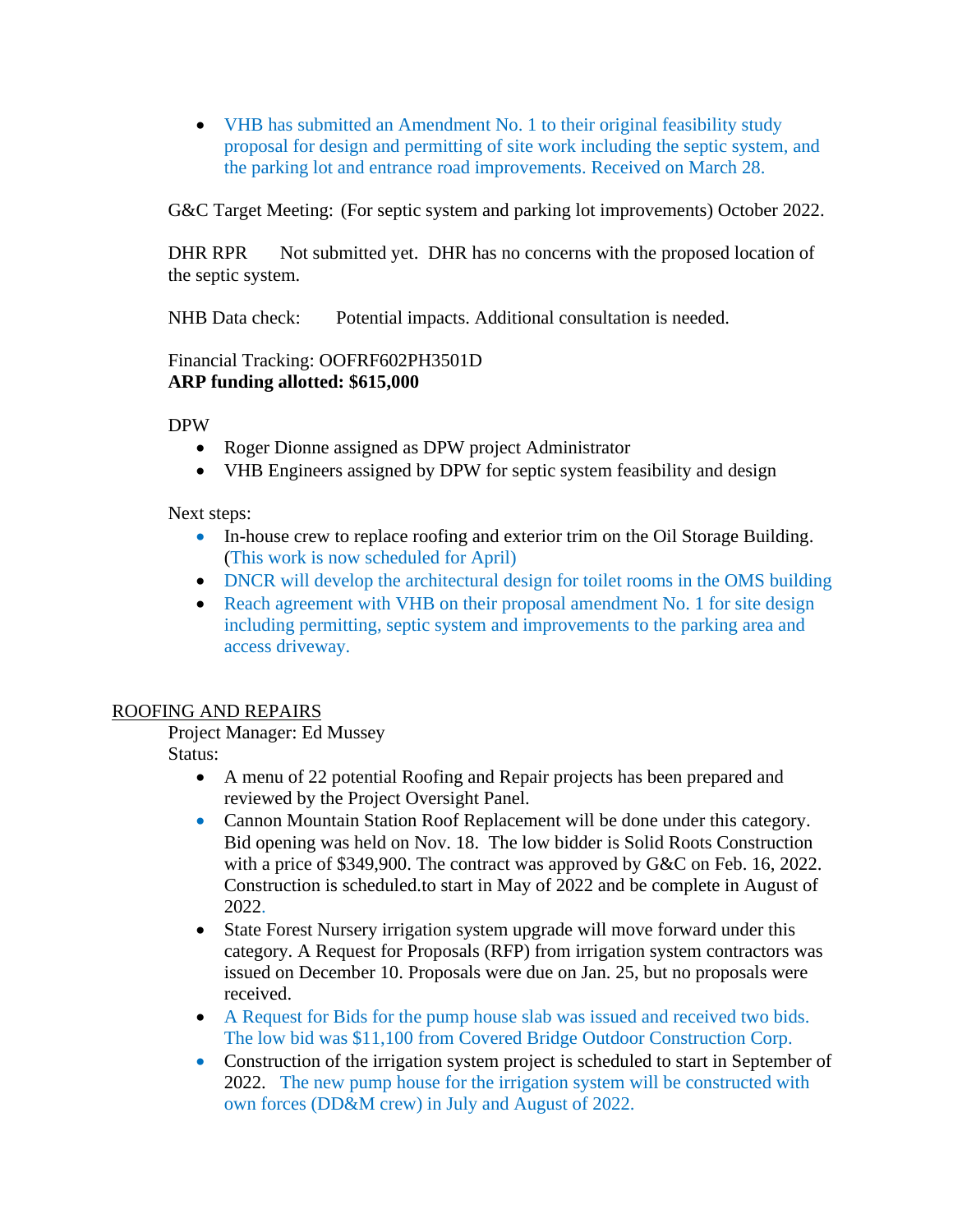G&C target meeting: June 1, 2022

DHR RPR Separate requests will be required for each project.

- Nursery irrigation system project submitted. No historic properties affected
- Cannon Mt. Station roof: No historic properties affected.

NHB Data check: Separate checks will be required for each site.

- Nursery irrigation system submitted. No impact.
- Cannon Mt. Station roof: Information from the contractor on the anticipated area of disturbance was passed to NHB on February 23. NHB will need a month to respond.

Financial Tracking: OOFRF602PH3501A

• The DNCR Business Office will work on developing an in-house spread sheet to track the particular sites where ARPA funding is being used.

# **ARP funding allotted: \$1,550,000**

Next Step

- Re-issue the Irrigation System project as a Request for Bids instead of a Request for Proposals. Take out the requirement for dredging the irrigation pond and plan to accomplish that work under a separate contract. Schedule bids to be due on May 1.
- Get the contract for the pump house slab to G&C for approval. Target G&C meeting date is May 18.

# FRANCONIA NOTCH HIGHWAY SIGNS

Project Manager: Johanna Lyons, and Tom Mansfield

Status: Condition assessment of existing highway signs complete

- Request for Proposals (RFP) is being drafted
- Meeting with DOT on December 7 to explain proposed scope of work and request approval for work adjacent to the Franconia Notch Parkway. DOT will also consider whether the changeable message signs could be integrated into their lighted message board system.
- Meeting on site with Jason Aldrich of DOT Region 1 to review sites for three proposed new gallows signs on Jan. 27.

G&C Target Meeting: June 15, 2022 DHR RPR: No adverse effect

NHB Data check: No impact

Financial tracking: OOFRF602PH3501C **ARP funding allotted: \$100,000**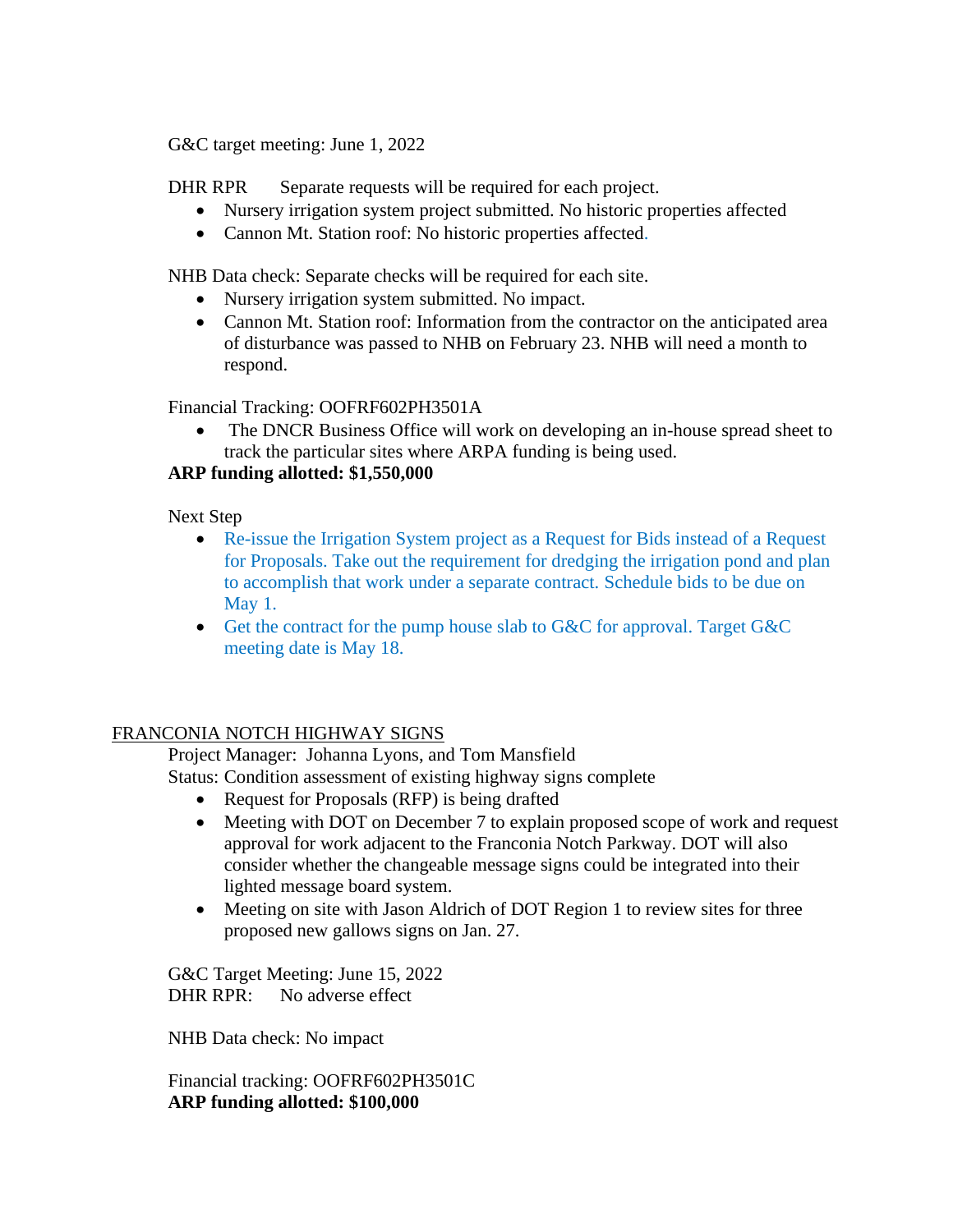Next steps

• Compile RFB package and back-up documents. Work with the State Purchasing Office to issue the RFB using their requisition procedure. DNCR will have to take the contract to G&C for approval.

# RAGGED NECK UPGRADES

Project Manager: Scott Coruth

Status: Construction of this project started on February 28.

- Decided to use these funds for an interior renovation of the existing toilet building
- Bid documents issued on October 18.
- Pre-bid meeting on site on November 3, 2021
- Bids due on November 16
- Solid Roots Construction was the low bidder at \$142,500
- Construction scheduled for February through June of 2022.
- Project is on track for completion by May 27.

G&C Target Meeting: Contract was approved at the Jan. 26, 2022, G&C meeting

DHR RPR Submitted Aug. 18. No historic properties affected

NHB Data check: No impact

#### Financial Tracking: OOFRF602PH3501E **ARP funding allotted: \$250,000**

Next steps:

• Construction administration. Demolition, plumbing roughing and electrical roughing are complete. Interior finishes are in progress. Decision taken to use allowance funds to replace the exterior columns of the pavilion.

# HAMPTON RV PARK ELECTRICAL UPGRADE

Project manager: Joe Stacey

Status:

- Construction of this project by the DD&M crew is underway. Installation of new pre-cast concrete pedestal bases and underground conduit is complete.
- Contract with Unitil for service upgrade from 400 amps to 800 amps, three phase was approved by G&C at the December 22 meeting. Contract amount is \$58,010.98. Service upgrade work was completed Jan. 24. Unitil's connection to our panel was made on March 24.
- Building permit issued by SFMO on September 27, 202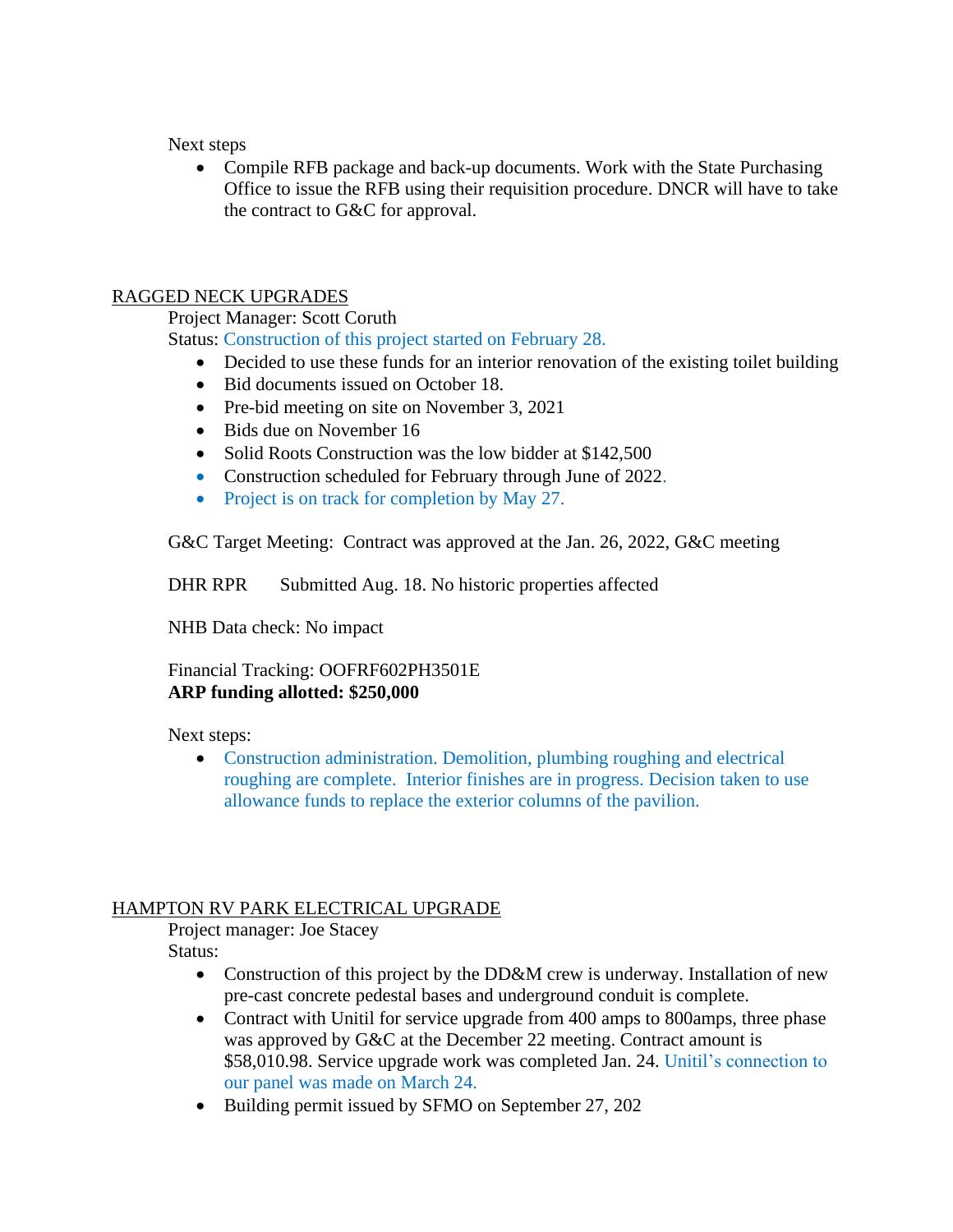- Pedestal delivery has been delayed due to supply chain issues. They are currently scheduled to be shipped on April 27. We would receive them in the first week in May. This means that the RV park cannot be opened before Memorial Day.
- Electrical conductors (copper wire) were ordered on Jan.4. Price will be approximately \$115,000 depending on copper prices the day the order is accepted. Conductors have been received and installed in the underground conduits.
- Electrical panels and switch gear are installed in the small garage at Hampton Maintenance barn.

DHR RPR No historic properties affected

NHB Data check: No impact.

### Financial tracking: OOFRF602PH3501F **ARP funding allotted: \$347,000**

Next Steps:

- Define the scope of work in preparation for issuing a separate contract for landscape improvements. The loop road around the park and the gravel pads at each RV site need to be re-established after the disturbance of excavating for the new conduits.
- Plan for the disinfection process for all the water piping in the RV campground. The State Fire Marshal's inspector will want to witness this.

# CAMPGROUND EXPANSION PROJECTS FEASIBILITY STUDIES

Project manager: Tom Mansfield and Johanna Lyons Status:

- Agreement on fee proposal for the phase one feasibility study was reached with SE Group in the amount of \$496,959.
- Contract with SE Group was approved by G&C on November 10, 2021
- Project kick-off meeting with consultant team was held on November 12
- Initial site visits for the consultant team have been conducted: Northern parks (Jericho, Mollidgewock and Crawford) on December 1 and 2. Southern parks (Pawtuckaway, Bear Hill, and Catamount Pond) on December 14 and 15.
- Site analysis meetings for the northern parks via zoom were held on Jan. 21 and for the southern parks on Feb. 4.
- Preliminary design concepts for the northern parks were presented via zoom on March 4 and for the southern parks on March 25.

DHR RPR: not submitted yet. (To be done by consultants)

NHB Data check:

- Mollidgewock: no impact
- Consultation and more information needed at
	- o Crawford Notch, Dry River